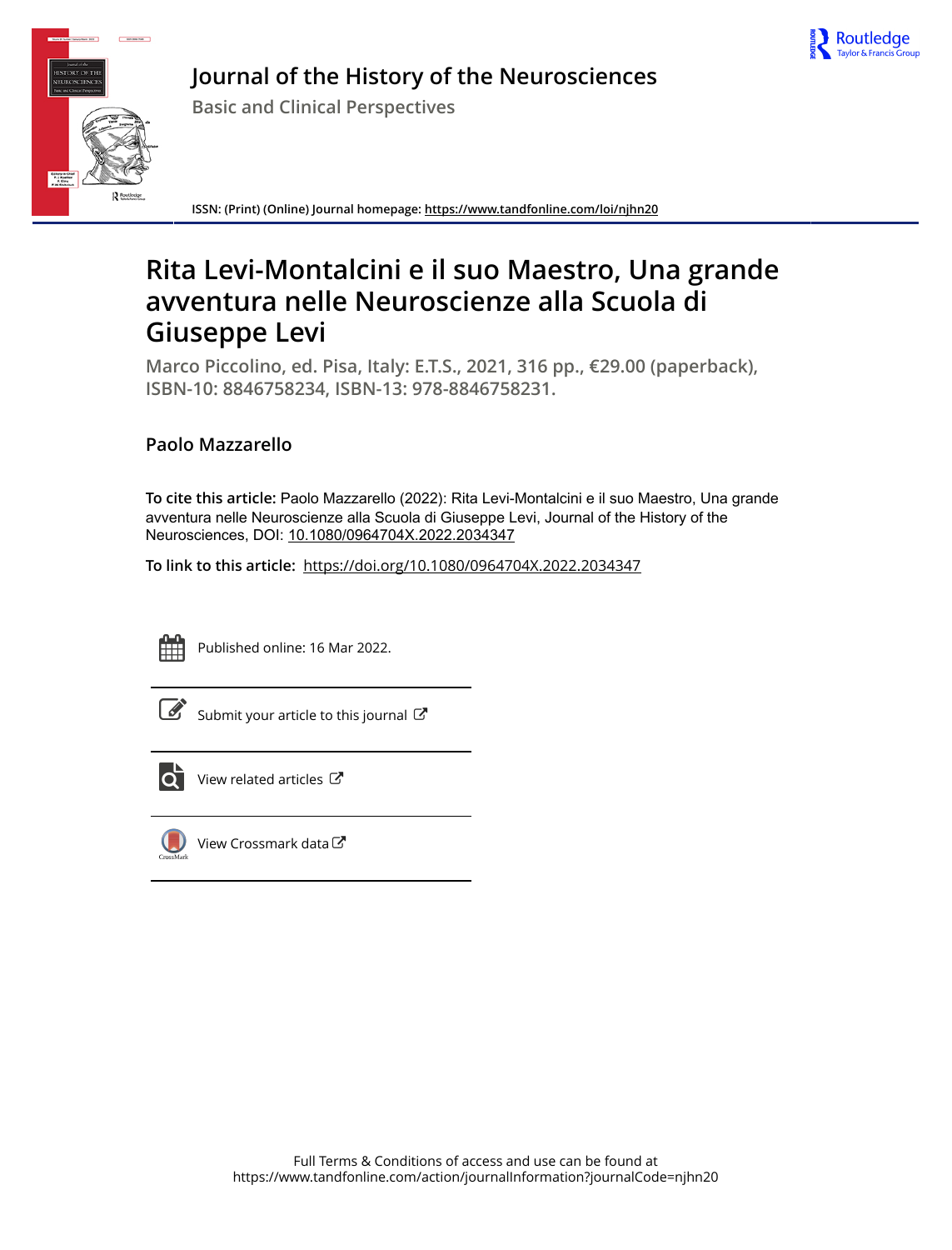#### BOOK REVIEW

Marco Piccolino, ed. *Rita Levi-Montalcini e il suo Maestro, Una grande avventura nelle Neuroscienze alla Scuola di Giuseppe Levi*. Pisa, Italy: E.T.S., 2021, 316 pp., €29.00 (paperback), ISBN-10: 8846758234, ISBN-13: 978-8846758231.

On December 5, 1897, Santiago Ramón y Cajal (1852–1934) gave a speech at the *Real Academia de Ciencias Exactas, Físicas y Naturales de España*, to acknowledge his inclusion among the members of the Institution. He took the occasion to provide students and young scientists with recommendations and advice about their professional progression, and especially to stimulate their commitment to research. Ramón y Cajal's discourse was printed soon afterward, and many editions have subsequently been published. It is perhaps the most popular of his general science works (Ramón y Cajal [1899,](#page-2-0) [1999\)](#page-2-1).

<span id="page-1-0"></span>The second chapter of this book, generally known by the subtitle, *Los tonicos de la voluntad*, deals with the "demoralising worries of the beginner," and particularly with the apparent "exhaustion of research themes." According to Ramón y Cajal, this represents a difficulty that prevents many beginners from initiating studies in research fields that, they believe, have already been widely investigated. Against this difficulty, he wrote, "surprising things can indeed emerge unexpectedly even in those fields that seem have been fully explored."

This reflection seems appropriate for the book *Rita Levi-Montalcini e il suo Maestro, Una grande avventura nelle Neuroscienze alla Scuola di Giuseppe Levi* (*Rita Levi-Montalcini and Her Mentor, A Great Adventure in Neuroscience at the School of Giuseppe Levi*), edited by the Italian neurophysiologist Marco Piccolino. Indeed, it seems that everything has been said about the brilliant human and scientific life of Rita Levi-Montalcini (1909–2012), culminating with her Nobel Prize in 1986. Her rich scientific, social, and institutional vitality continued until the last period of her long life (her last scientific paper was published in 2012, the year of her death, when she was 103 years old). Many members of the International Society of the History of the Neuroscience likely remember the extraordinary energy radiating from the lecture she gave at the meeting of the Cajal Club in Pavia in 2009, when she was 100 years old.

On numerous occasions Levi-Montalcini narrated her life in articles, books, interviews, and conferences. Even more numerous are the instances in which her story has been narrated by journalists, scientists, writers, and filmmakers. It might, therefore, appear unnecessary to retrace again the life of this protagonist of twentieth-century neuroscience. Almost all seems to have been already said, and what might possibly remain seems to belong only to the dimension of the marginally significant details.

At the outset, the appearance of a new book on Levi-Montalcini does not, therefore, particularly invite potential readers, not even those interested in the history of the neurosciences. It suffices, however, to browse the new book, perhaps because of the beautiful cover photo, or the great numbers of images inside, most of which are published here for the first time.

The richness and variety of themes of Levi-Montalcini's life and science are ably dealt with by the authors. These include a family portrait written by Levi-Montalcini's niece, Piera Levi-Montalcini, containing an important and unpublished manuscript of her mother, Maria Gattone, with the Levi-Montalcini's family story during the wartime. In addition, there is a chapter on the particular significance of the family and home in the Jewish Italian world (by Italian historian Alberto Cavaglion), and another (by Italian literary scholar Giacomo Magrini) on the cultural and literary context of Turin at the time of Levi-Montalcini and her mentor, Italian anatomist and histologist Giuseppe Levi (1872–1965). The final chapter, written by one of